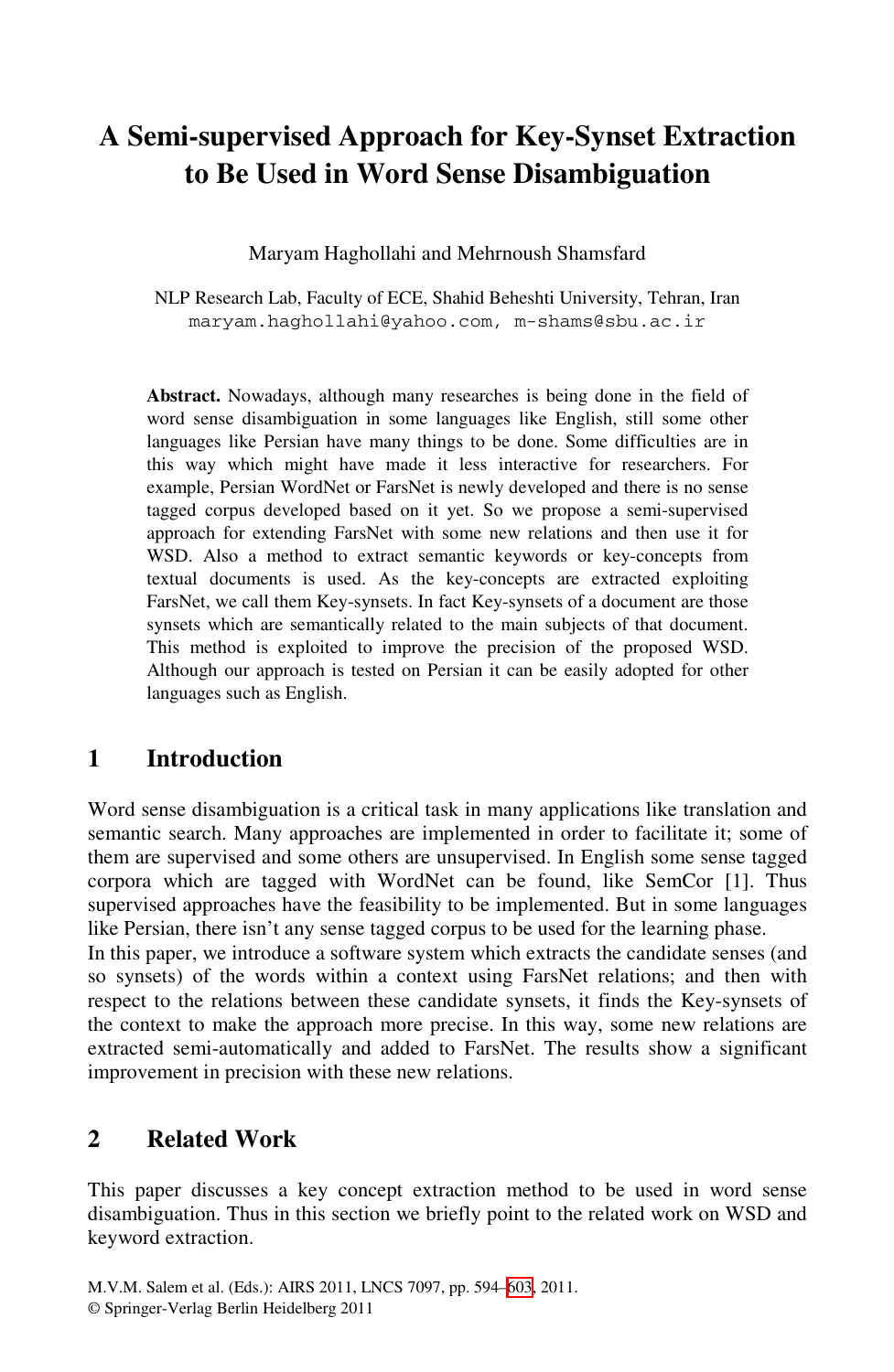According to [2] word sense disambiguation methods are categorized into three categories; supervised, unsupervised and knowledge based. Some other researchers have different categorizations. Tsatsaronis and colleagues [3] categorize WSD methods into supervised and unsupervised and say that unsupervised WSD methods comprise corpus-based [4], knowledge-based such as Lesk-like [5] and graph-based [6] methods, as well as ensembles [7] that combine several methods.

Supervised approaches (such as [8]) use corpora which are tagged with the concepts of ontologies, for their training phase. While semi-supervised approaches restrict the need to such a resource. For instance Tang and colleagues [9] use the examples of an ontology and some raw text resources and extract their subjectpredicates and predicate-objects as collocation words. Then the training data are obtained with two approaches: SRP which means that within all possible senses sets of a word collocation, the one which has the most redundant information between senses is the best; and PRP which is calculated by exchanging the words with their synonyms, etc. and finding the most co-occurring ones.

Unsupervised approaches often are used for languages which have no or less concept tagged corpus for training phase. Results show that supervised approaches are often more precise but limited to those words that have sense tagged data [10 quoting [11]. For example, Tsatsaronis and colleagues [12] utilize WordNet, and use neural network and a spread activation method to disambiguate the words of sentences. Tran and colleagues [13] construct a wide tree of word relations with their weights using many internet web pages. Then for disambiguation of a word in a context, the glosses of all of its senses and the context of the to-be-disambiguated word are parsed and using the constructed tree each gloss obtains a score. The sense whose gloss obtains the most score will be selected for that word.

Knowledge based approaches use some knowledge resources like dictionaries or thesauri for WSD task. As Navigli [2] mentioned, their precision is less than supervised methods but their coverage is more expanded because of the expanded resources they have. Lesk [5] and extended Lesk [14] are two of these methods. They use the glosses of the senses in WordNet to disambiguate the words.

Recent research results [2] show that "the accuracy of the state of the art supervised WSD methods is above 60% with an upper bound reaching 70% for all words, fine-grained WSD for English, while the accuracy of unsupervised methods is usually between  $45 - 60\%$ ". There are some known Baselines which can be used for evaluation phase of WSD works. The best known of them is the First-Sense approach. Also Lesk method can be used as a baseline, as Navigli [2] mentioned.

In Persian, as there is no corpus tagged by word senses, there is no supervised work on WSD. Saedi and Shamsfard [15] propose a knowledge based WSD method to be used in a Persian to English machine translation system. Faili [16] introduces an English to Persian translation method which has a WSD approach on English texts that uses a parallel corpus for its training phase. There is no work which assigns senses according to a Persian WordNet so far.

Keyword extraction is another field related to the subject of this paper. Many features are used for keyword extraction process. For example Xu and colleagues [17] use Wikipedia to derive a set of novel word features which reflect the document's background knowledge. These features are the inlink, outlink, category and infobox information of the document's related articles in Wikipedia. Ercan and colleagues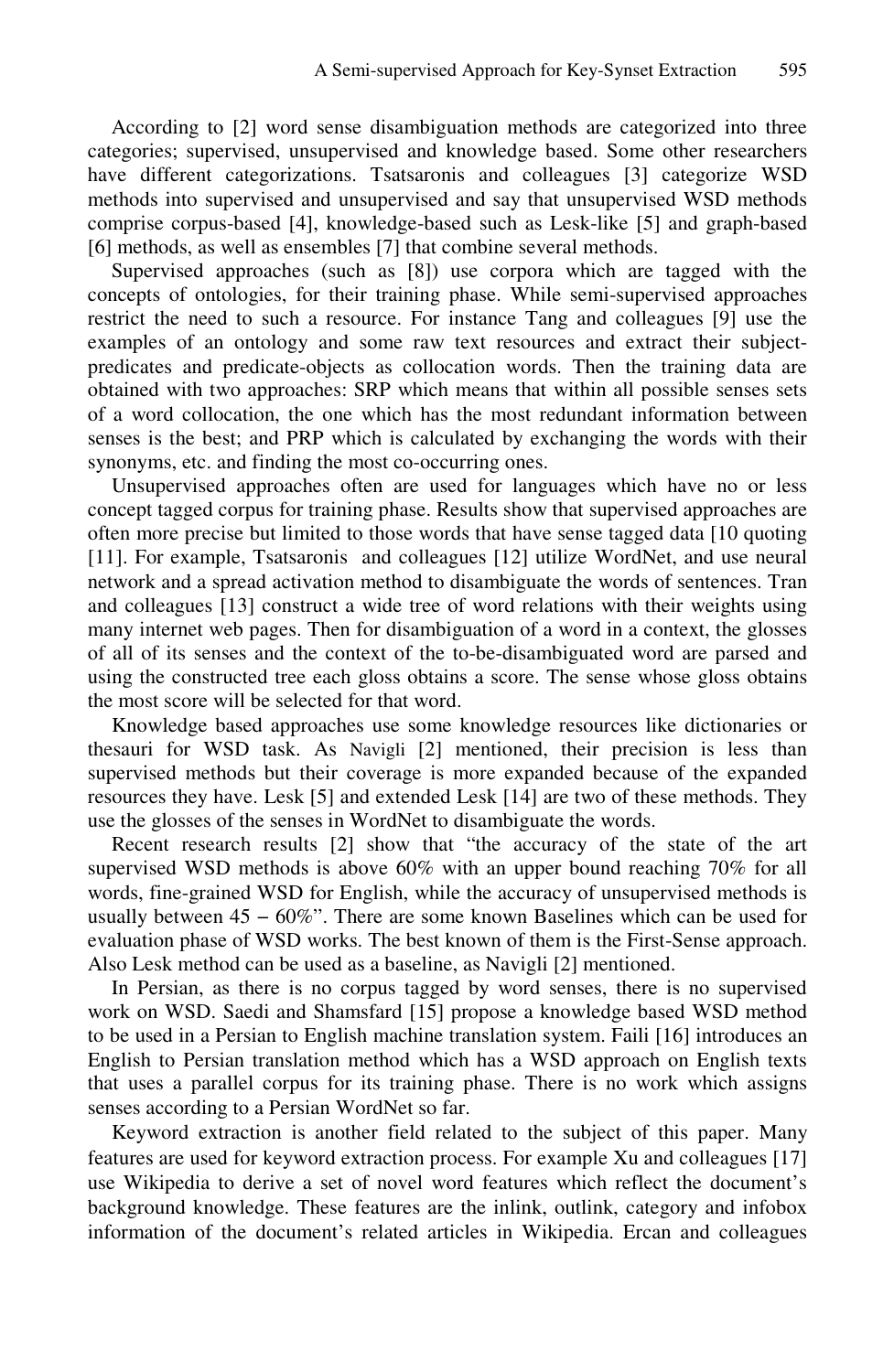[18] concern the relations between the words of the document to extract the keywords. In fact, using a supervised method, a lexical chain is developed from each document by using WordNet to be used for keyword extraction.

Hulth [19] explains some methods for extracting the keywords. Some methods use the syntactic information of words (such as [20]), some have supervised learning phase (such as [21]) and some others are statistical (such as [22]).

## **3 Word Sense Disambiguation Approach**

The proposed method is composed of three essential processes: Stemming and tokenizing, Word sense disambiguation and Key-synset extraction. Stemming and tokenization of Persian documents are done by STeP-1 software [23]. In the rest of this section, we will discuss WSD and Key-synset extraction approaches in more details.

### **3.1 Persian Word Sense Disambiguation**

FarsNet [24] is a Persian WordNet, recently developed in NLP lab of Shahid Beheshti University. In this lexical ontology, various kinds of relations are defined between synsets including: Hypernym, Hyponym, Meronym, Holonym, Antonym and Cause. Many researchers have used these kinds of relations to disambiguate the words senses. For example Fragos et al. [25] proposed a method to find the words senses using WordNet relations. Here, we have used synsets' relations of FarsNet to find the senses of words.

Our experiments showed that the above relations are not enough to find the word senses, because some combinations of related words haven't got any of these kinds of relations. For instance, human's mind comprehends a semantic relation between "شير " (shir, means: lion) and "جنگل) "jangal, means: jungle). But this relation is not among the above kinds. We call these relations just as "Is related to" without putting any specific name or label on them. Neither FarsNet nor most of the other WordNets include this kind of relation. We have extended FarsNet relations with a few new "Is related to" relations for some concepts semi-automatically. Results of using these new relations for disambiguation showed that they really increase the precision.

**Semi-automatic extraction of semantic relations.** As it was described before, extracting semantic relations between synsets can improve the precision of search. Here, we have used a semi-automatic approach to do it. To find the words which are related to a target word, first we search it via Hamshahri-1 corpus [26] with tf-idf method and retrieve some highest ranked documents. In each document, we extract the words within a 5-words sized window around the target word which are not stop words. Then, all possible synsets of these adjacent words and their hypernyms up to two levels are extracted from FarsNet and added to a list. The frequency of occurrence of each of these synsets in the obtained list is considered as its rank. "n" best synsets with respect to their ranks are semantically related synsets with the target word. It should be considered that the synset of the target word is assigned manually,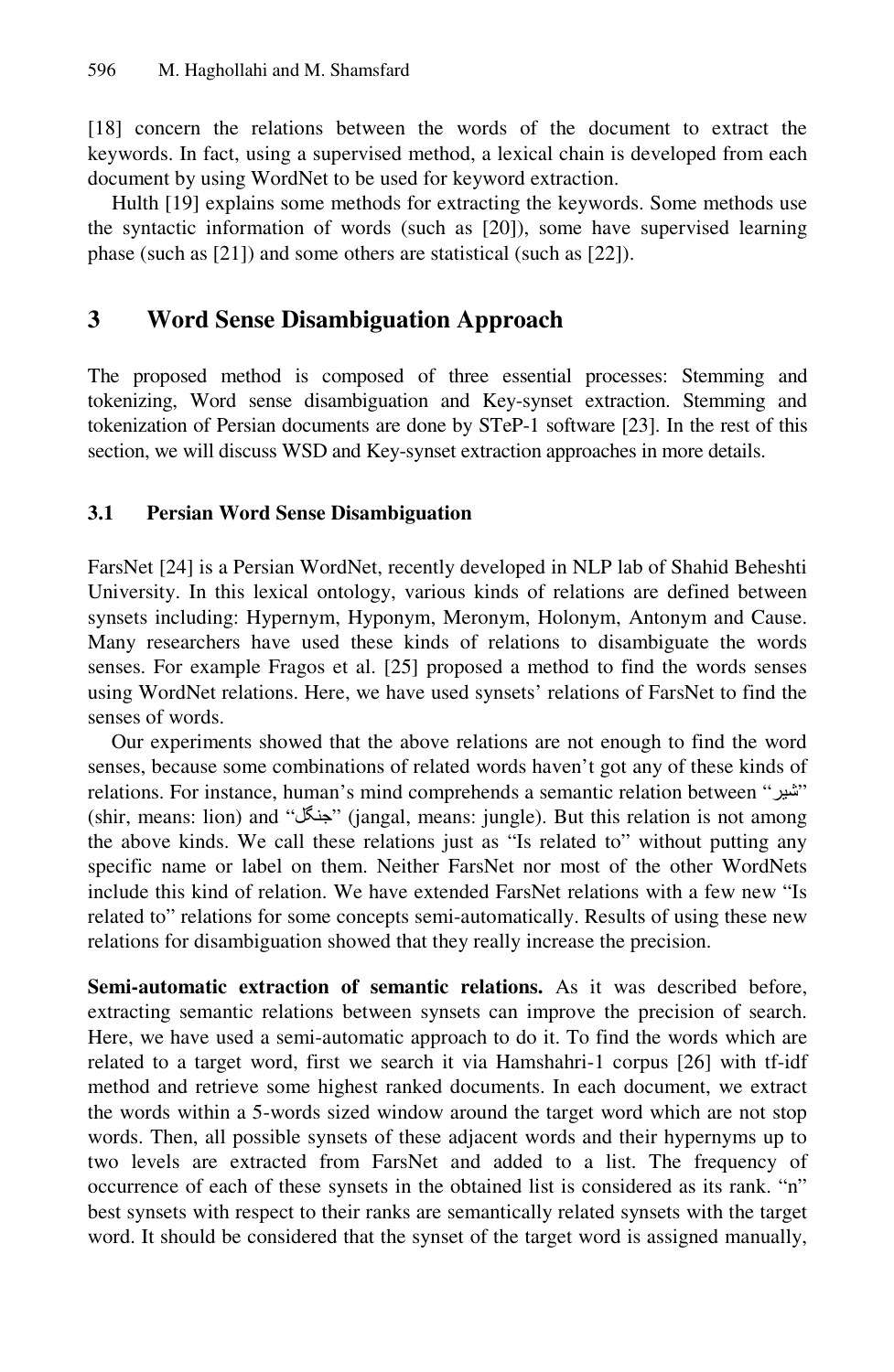but the synsets of its co-occurring words are obtained automatically. Thus the approach is semi-automatic.

Some of the co-occurring words of our target words are not presented in FarsNet and though with this approach we will lose them. Thus, we introduce a new relation type which is between a synset and an unkown word (word which is not in FarsNet). It means that although we haven't got that word in FarsNet and don't know which synset it can occurs in, but we know that this word is co-occurring with some specific sense of the target word. These relations will be considered as direct relations in FarsNet in the process of disambiguation. Our results show some improvements in precision by adding these new relations.

**Using FarsNet for ranking the synsets' semantic relations.** Having FarsNet relations, we can find the weight of the relation between any two FarsNet synsets. Equation (1) shows how to calculate this weight. In this equation distance( $S_i, S_j$ ) is the number of relations that should be passed from  $S_i$  to arrive to  $S_i$ .

$$
Weight(S_i, S_j) = log_{10}(\frac{1}{distance(S_i, S_j)}) + c.
$$
\n(1)

In the next part we will explain the use of this weighting process for our disambiguation algorithm.

**Finding the set of words' synsets of each block of content.** To disambiguate the words of each document, we need to split it to smaller blocks. Then, in each block we can find the relatedness weight of any two synsets of any two words to find the best synsets of the block's words. In this work, we examined some different number of words within blocks to know which one is better. The results and comparisons are presented in our results section. Also as it is mentioned in our results section, the jump number of blocks has an important effect on the efficiency of the approach. Jump number is the number of words that we will pass after disambiguation of a block, in order to obtain the next block. For example, if we set the block's number of words to 4 words and set the jump number to 2, the sentence "What is the past tense of split?" will be split to these three blocks (here without omission of stop words):

"What is the past", "the past tense of" and "tense of split -".

Having each block of "n" words, each possible sense (and so synset) of each word is found from FarsNet, and then the relatedness weight of any two synsets of them will be calculated as described before. Here, we only consider direct relations of synsets and ignore indirect ones to reduce the computation time. Now we have a set of synset pairs with their similarity weights. Equation (2) shows how to calculate the total score of each pair. In this equation,  $pos(W_i)$  and  $pos(W_i)$  are respectively the position of second and first words in the current block.

$$
TotalScore(i,j) = coeff(i,j) * Weight(i,j).
$$
\n(2)

$$
coef(i,j) = log_{10}(\frac{1}{pos(W_j) - pos(W_i)}) + c.
$$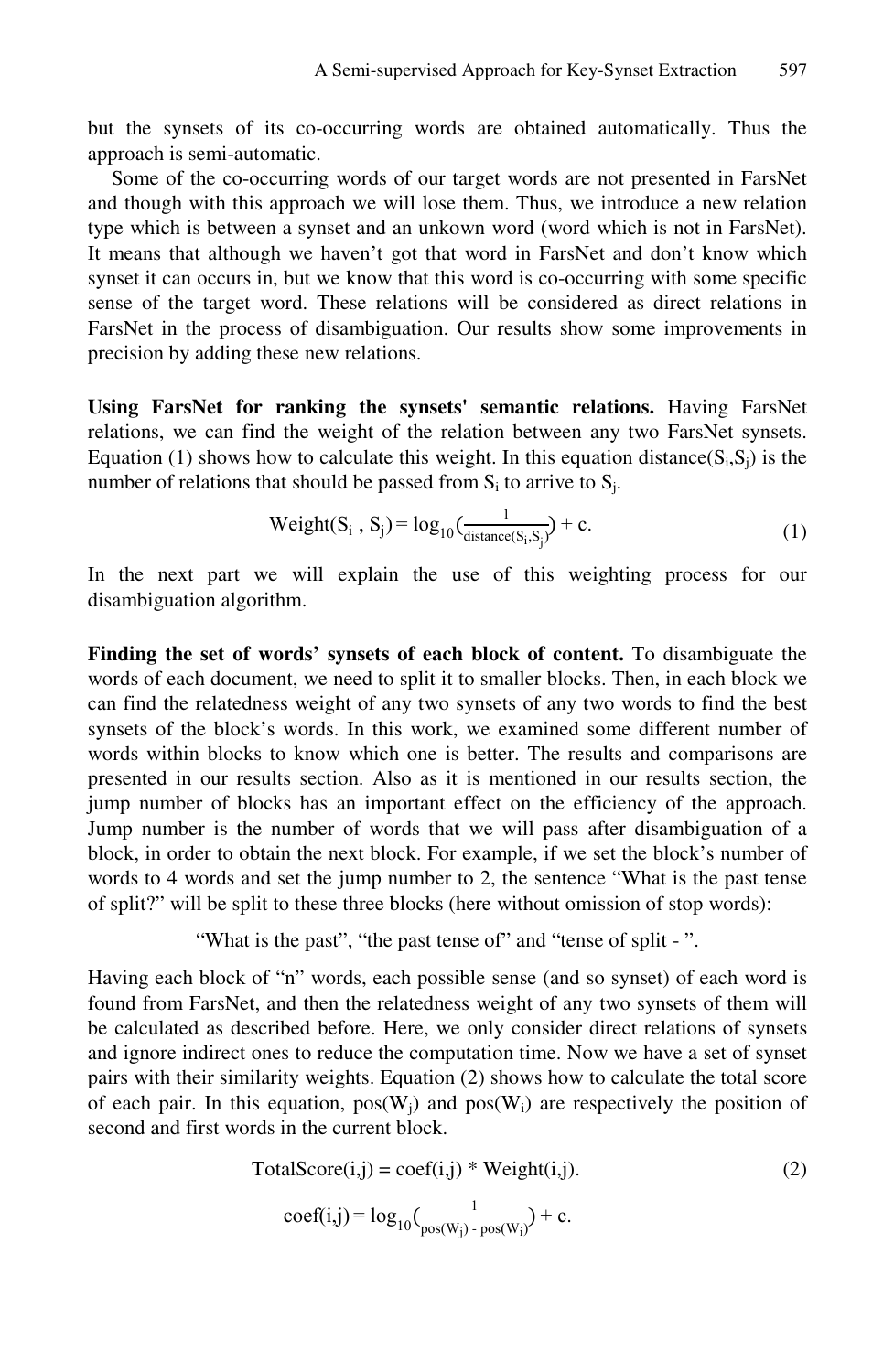After acquiring the set of pair synsets with their total scores, each two pairs which are not mutex will be merged together to build a bigger set. Two pairs are mutex if they contain at least a similar word with different senses. After merging the pairs, the score of the new collection is the addition of the scores of its components. This process will be continued until no new collection can be added. After that, the collections will be sorted by their scores, and better collections are extracted for the next phase.

#### **3.2 Key-Synset Extraction Approach**

The main idea of this method of key synset extraction is taken from a general principle about information density. For example, in clustering algorithms, the points which are inside a dense part have more probability to be a cluster, and points which have less density may be noises.

Inspired by this idea, we claim that those senses of a document which have more valuable relations with other senses are more probable to be key senses. In continuation of this section, this method will be described in more details.

**Calculating the pseudo-frequency.** As we described in previous sections, better combinations of synsets of each block of "n" words will be used to find the key synsets. Actually, each synset which occurs in any of the best combinations can be a candidate to be a key synset. So, we will calculate a rank for each of them to find better ones. To calculate this rank, first using equation (3) we will compute a pseudofrequency for each synset, which *somehow* shows the amount of its occurrences in the document. In this equation, the pseudo-frequency of  $i<sup>th</sup>$  synset is calculated. ColSet<sub>i</sub> is the set of collections that i<sup>th</sup> synset occurs in them and  $Score(Col_k)$  is the score of  $k^{th}$ collection.

$$
SF_i = \sum_{k \in ColSet_i} Score(Col_k). \tag{3}
$$

**Calculating the total ranks.** The last thing we need is to compute the total rank of each synset in each document, which is the main criterion to find the Key-synsets. What we need, is to calculate the relation score between each two candidate synsets of the document as described before. Here, we used indirect relations with the threshold of "at most ten fathers" in addition to direct ones for the process of relation scoring. We used this parameter (relation score) before for some other reasons. Here we are using it to calculate the importance of each synset in the document, but before, we used it to disambiguate the senses of the words of "n" words blocks.

Finally we have everything we need! Using Equation (4) we can calculate the total rank of each synset to find Key-synsets of each document's words. Here, "k" is the number of candidate synsets.

$$
TR_i = SF_i^* \sum_{j=1:k} SF_j^* Weight(S_i, S_j). \tag{4}
$$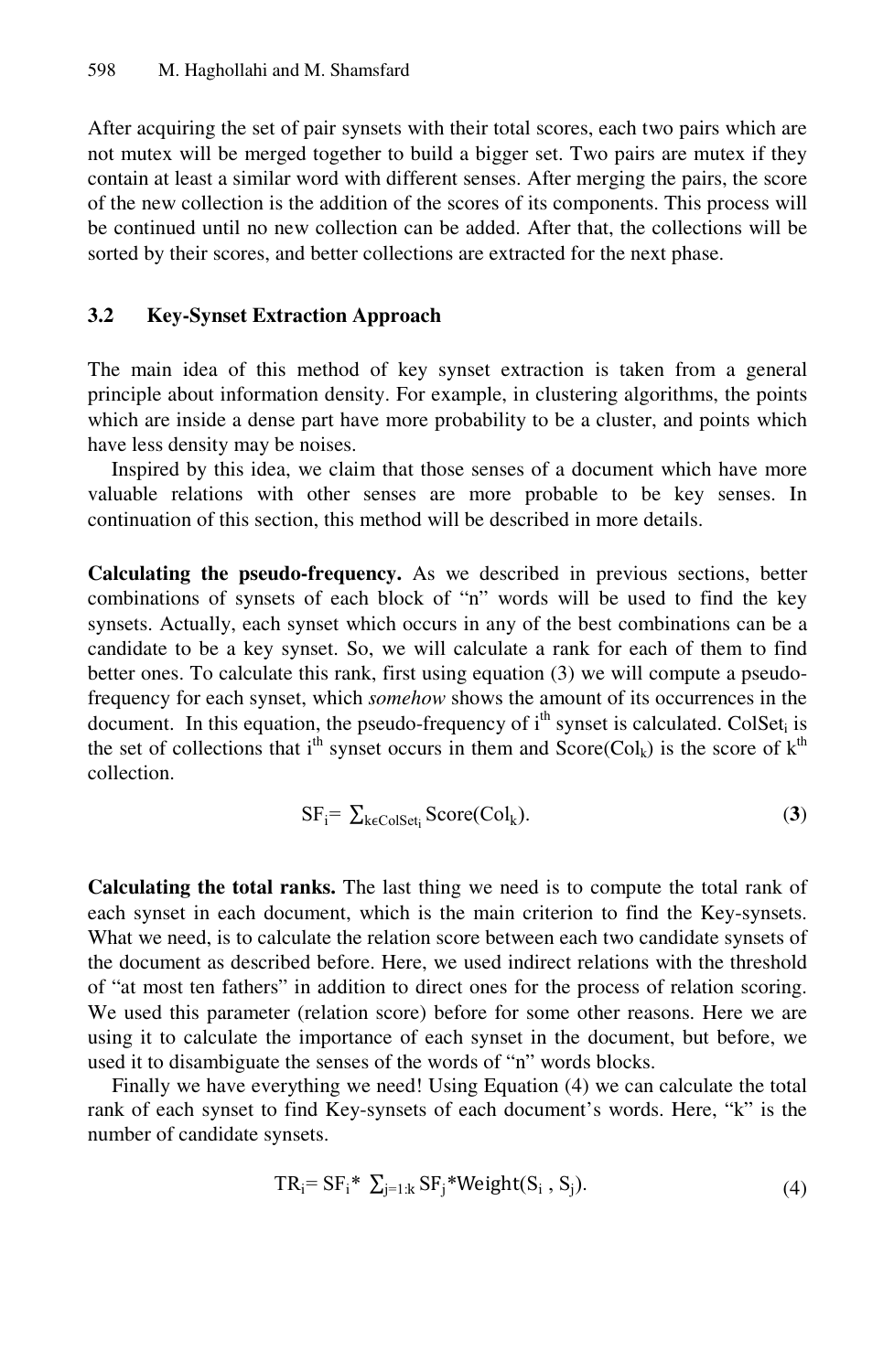### **4 Experimental Results**

As there is no Persian sense tagged corpus being tagged with FarsNet, we had to make our own test corpus. We have used Hamshahri-1 corpus for this task. First of all, we divided the corpus into %70 training and %30 testing corpora randomly. Using these corpora, we can find the new relations and evaluate our approach.

### **4.1 Training Phase**

First we chose three ambiguous words that more than one of their senses occur in the corpus. These words are "شير") "shir" means: lion, faucet, breastfeeding, milk), "سير " ("sir" means: garlic, full. or "seir" means: process, travel) and "گل") "gol" means: flower, goal). Then these three words have been searched within training corpus with tf-idf measure. For our search, we used  $Lucene<sup>1</sup>$  search engine that uses tf-idf measure in order to rank the results of search. Within the highest ranked documents, we extracted the co-occurring words. Then with the explained method, new relations between synsets and between unknown words and synsets were extracted.

### **4.2 Building the Test Corpus**

In order to build the test corpus, those three words were searched within test corpus and about 600 "nearly 200 character phrases" around our specified words were extracted from the retrieved documents to build a test corpus. Our three words were tagged manually within the test set and the content of each phrase was stemmed with STep-1. Then the proposed method was evaluated via this built corpus over the tagged words.

#### **4.3 Evaluation of the Method**

The proposed method was tested over the built test corpus with different states. Each state will be described below and its results will be presented. The programs are written in java and the tests are being done on an ordinary PC with 2GB RAM and 2.66GHz CPU.

**Precision of baselines.** Lesk and extended Lesk approaches were implemented as our baselines, because there was no Persian WSD method working with FarsNet to be compared with our method. Also as there were no sense tagged corpora, the precision of MFS couldn't be calculated, but here, we calculated the best case of MFS within the test corpus and used it as another baseline. Table 1 shows the precision of baselines.

j

<sup>1</sup> http://lucene.apache.org/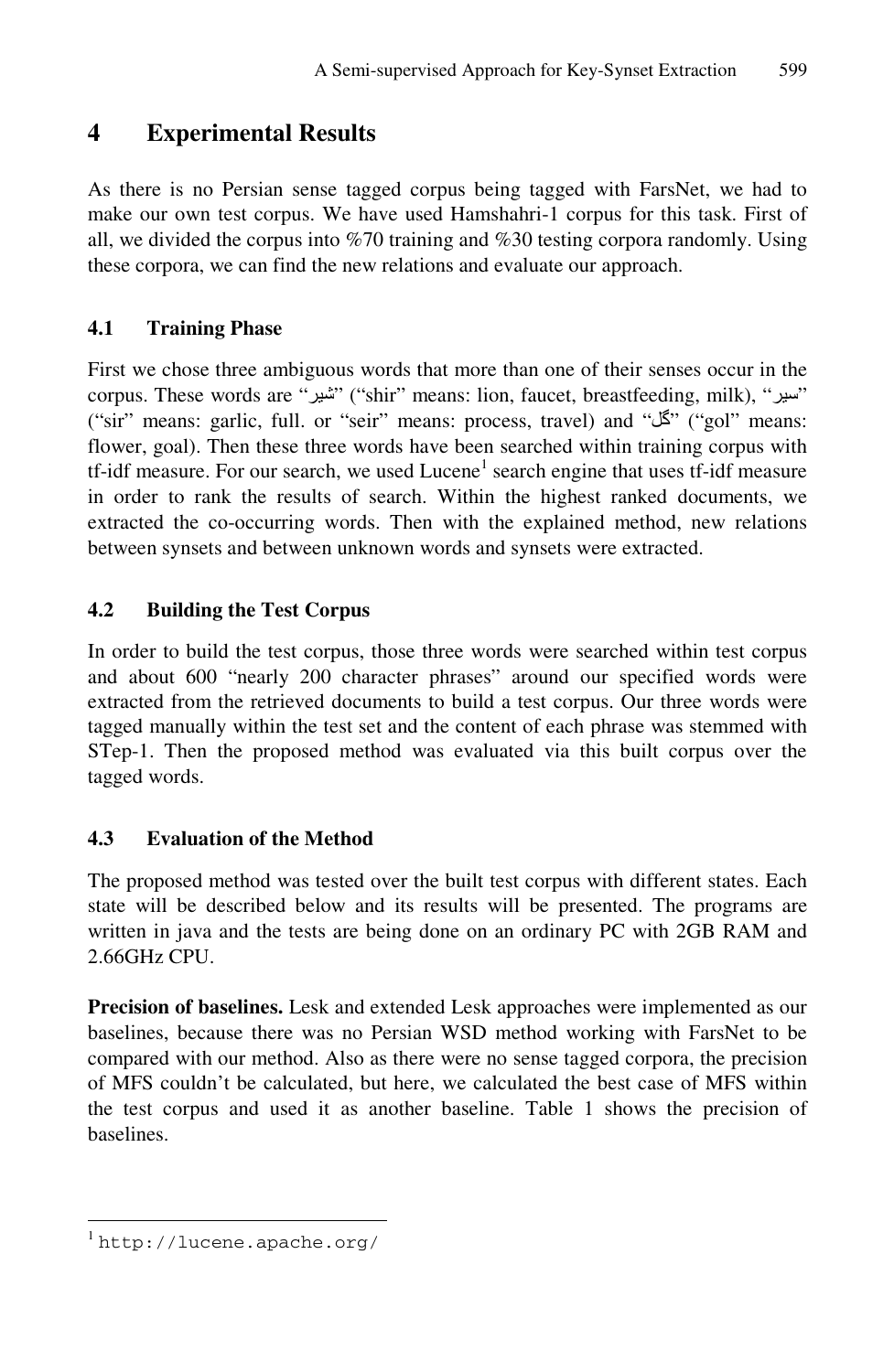| Method                            | <b>Precision</b> |
|-----------------------------------|------------------|
| <b>First Sense (In best case)</b> | 64%              |
| Lesk                              | 10%              |
| <b>Extended Lesk</b>              | 16%              |

**Table 1.** Precision of baselines

**Precision of our approach with different parameters and features.** The proposed approach has some kinds of parameters and features. Results show that changing them have a significant effect over the precision. Here, first we will show the effect of these parameters, then we will compare our approach with baselines and eventually we will show the effect of features.

*Word number and jump number effect.* We have calculated the precision of our approach over the test corpus with different words number of blocks and jump number. Fig. 1 and Fig. 2 show the experimental results.



**Fig. 1.** The left curve shows the Precision of proposed approach with different words number of blocks and jump number of one. The right curve shows the computation time of each complete phrase (each "nearly 200 character phrase") in test set with mentioned conditions.



**Fig. 2.** Left curve shows the precision of proposed approach with 8 words in each block and different jump numbers. Right curve shows the computation time for each phrase with mentioned conditions.

Fig. 3 shows the comparison of the precision of our approach with the base lines. Our approach's precision is calculated with different words number of blocks and jump number of one. Results show that our approach has out-performed the baselines.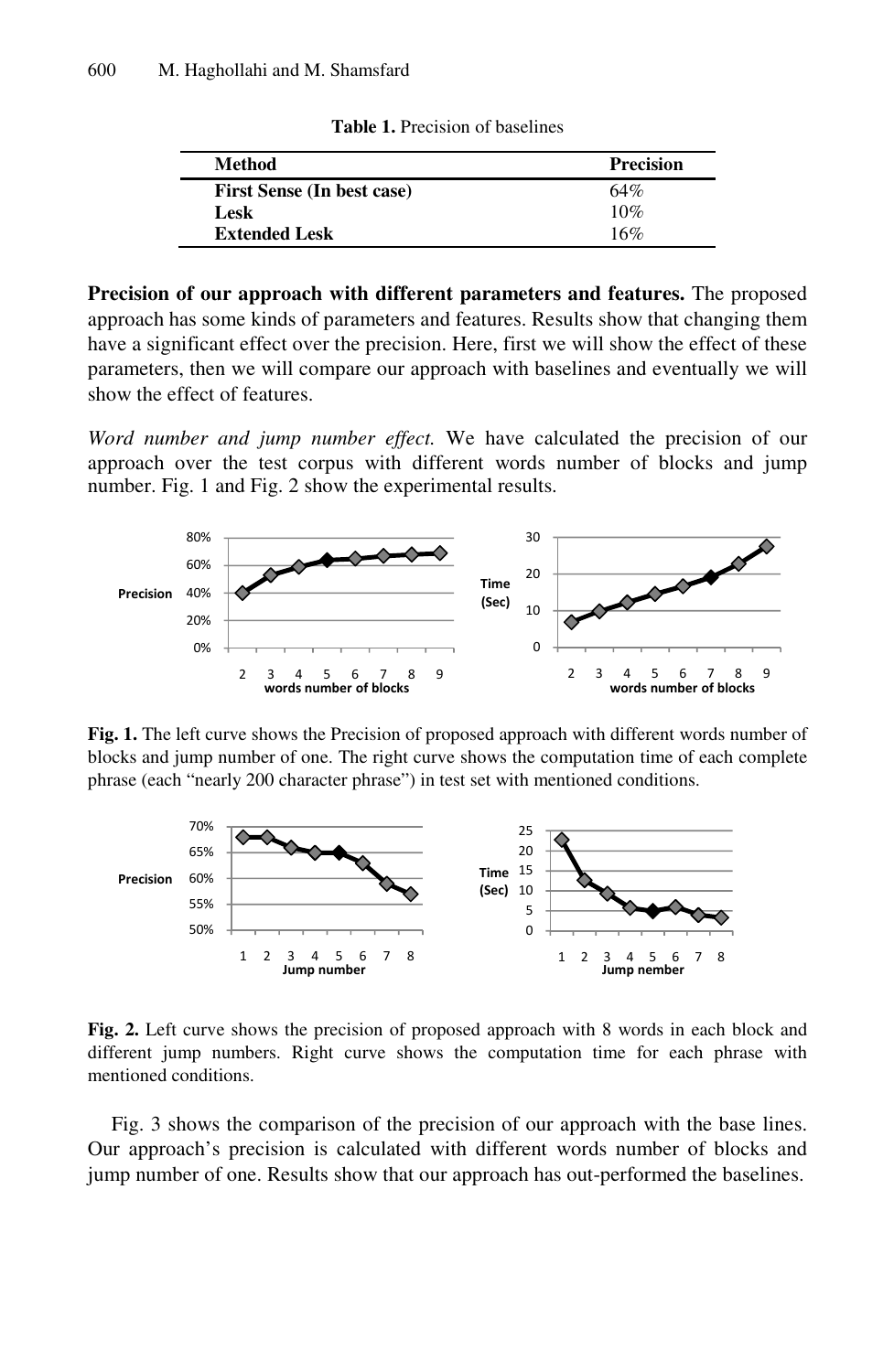

**Fig. 3.** comparison of our approach with baselines. B-MFS stands for Best case of MSF and E-Lesk stands for Extended Lesk.

*Different features effect.* We have calculated the precision of our approach with and without each of the proposed features. Table 2 shows the results of the test.

**Table 2.** Precision of our approach with different features. Here "+ something" means that the state has that thing and "- something" means that it doesn't have it. Also syn-syn relation means the added relations which are between two synsets and unk-syn relations are the added relations that are between an unknown word and a synset. Our approach's precision is calculated with concerning 4 words inside each block and jump number of 2 as an example. As it can be understood from this table, without the extraction of new relations for FarsNet, this approach is so inefficient, but with adding new relations, the precision grows much. Also adding the relations between unknown words and synsets will improve the method by about 8 percent. In addition, without the post-process of Key-synset extraction, the results show a worse precision.

| Feature              |                 |              | <b>Precision</b> |
|----------------------|-----------------|--------------|------------------|
| - syn-syn rels.      | - unk-syn rels. |              | $7\%$            |
| + syn-syn rels.      | - unk-syn rels. |              | 48%              |
| - syn-syn rels.      | + unk-syn rels. |              | 23%              |
| + all other features |                 | 55%          |                  |
| + syn-syn rels.      | + unk-syn rels. | - Key-synset | 44%              |

**Complexity of the method.** If we assume that the words number of block is "n", the average senses of each word is "m", the jump number is "j" and the average number of words in each context is "c", then the complexity of finding Key-synsets of each document in its worst case is calculated in equation (5). In this equation  $\frac{c}{i}$  is the number of blocks in the document and  $\binom{m,n}{2}$ <sup>\*</sup>( $\binom{m,n}{2}$ )<sup>\*</sup>( $\binom{m,n}{2}$ ) is the complexity of disambiguating each block.

$$
O\left(\frac{c}{j} * {m.n \choose 2} * {m.n \choose 2} * {m.n \choose 2}\right) = O\left(\frac{c * m^6 * n^6}{j}\right). \tag{5}
$$

### **5 Conclusion and Future Works**

We have presented an approach for WSD with FarsNet on Persian texts. Our approach uses both FarsNet relations and some other relations that are extracted by a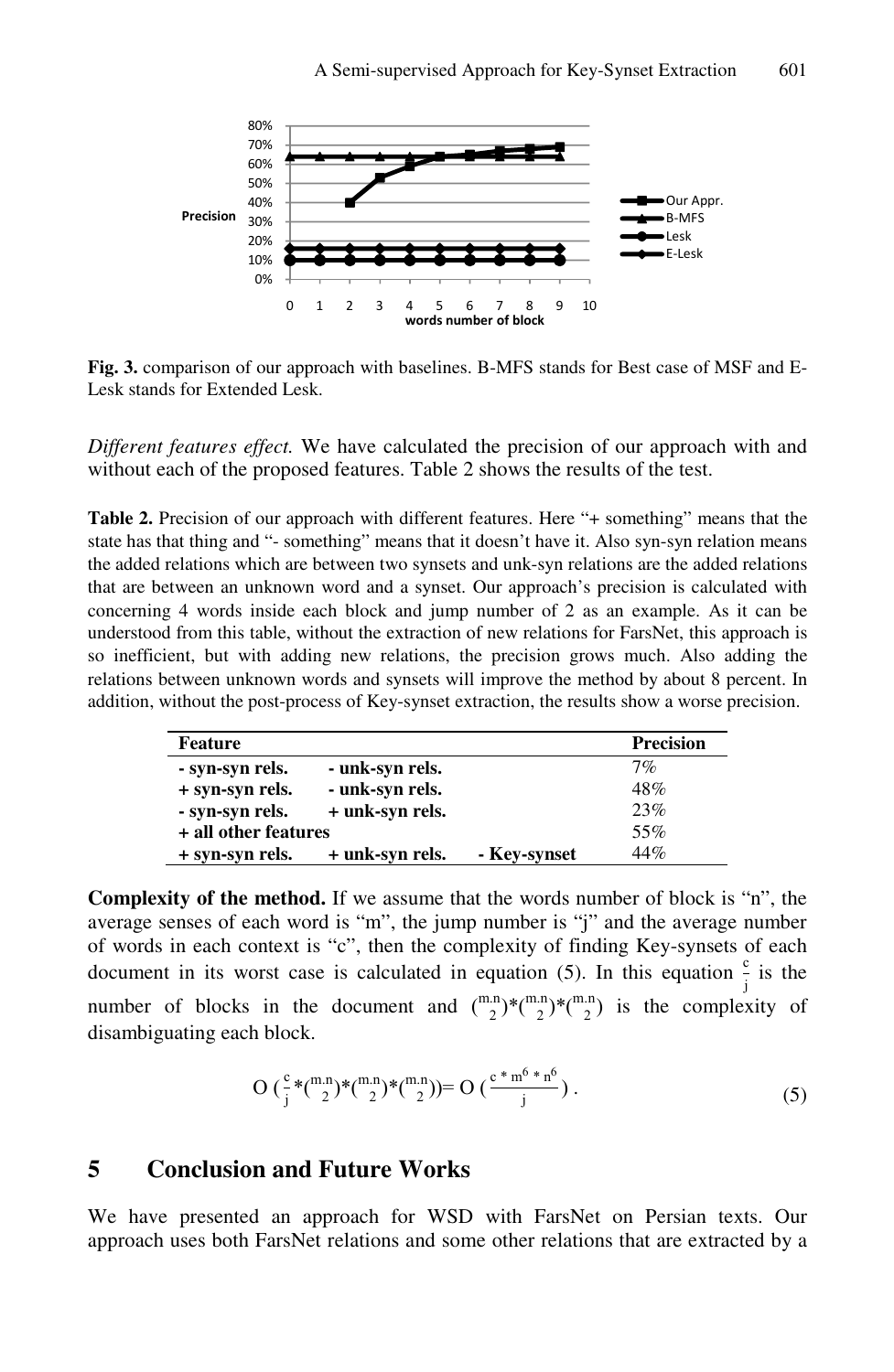semi-supervised approach and added to FarsNet. In addition, we made an automatic overall revise over the detected synsets of words to make them more precise, or in other words, we found the Key-synsets of the distinct words within the context. The results show improvement in the precision with adding these new features. Also our approach out-performs First sense, Lesk and extended Lesk with respect to the experimental results. The most important disadvantage of our approach is its computation time which can be better with making some optimizations in approach. Of course it should be considered that the computation times are calculated within our runs over an ordinary PC and they would be much better over a stronger server.

For our future work we might optimize our approach to make it faster. Then we will develop a semantic search engine to use this approach for indexing the documents. We think that common search engines don't work well in Persian and have no sense to the semantic of queries and documents. Thus, we are going to apply these semantic methods over search engines to make the results more admissible.

### **References**

- 1. Miller, G.A., Leacock, C., Tengi, R., Bunker, R.T.: A semantic concordance. In: Proc. of the ARPA Workshop on Human Language Technology, pp. 303–308 (1993)
- 2. Navigli, R.: Word Sense Disambiguation: A Survey. ACM Computing Surveys 41(2), Article 10 (February 2009)
- 3. Tsatsaronis, G., Varlamis, I., Nørvåg, K.: An Experimental Study on Unsupervised Graphbased Word Sense Disambiguation. In: Gelbukh, A. (ed.) CICLing 2010. LNCS, vol. 6008, pp. 184–198. Springer, Heidelberg (2010)
- 4. Yarowsky, D.: Word-sense disambiguation using statistical models of roget's categories trained on large corpora. In: Proc. of COLING, pp. 454–460 (1992)
- 5. Lesk, M.: Automatic sense disambiguation using machine readable dictionaries: How to tell a pine cone from an ice cream cone. In: Proc. of the 5th SIGDOC, pp. 24–26 (1986)
- 6. Agirre, E., Soroa, A.: Personalizing pagerank for word sense disambiguation. In: Proc. of EACL, pp. 33–41 (2009)
- 7. Brody, S., Navigli, R., Lapata, M.: Ensemble methods for unsupervised wsd. In: Proc. of COLING/ACL, pp. 97–104 (2006)
- 8. Agirre, E., Martínez, D.: Exploring automatic word sense disambiguation with decision lists and the Web CoRR cs.CL/0010024 (2000)
- 9. Tang, X., Chen, X., Qu, W., Yu, S.: Semi-Supervised WSD in Selectional Preferences with Semantic Redundancy. In: COLING (Posters), pp. 1238–1246 (2010)
- 10. Brody, S.: Closing the Gap in WSD: Supervised Results with Unsupervised Methods. Doctor of Philosophy thesis, Institute for Communicating and Collaborative Systems. School of Informatics. University of Edinburgh (2009)
- 11. Yarowsky, D., Radu, F.: Evaluating sense disambiguation across diverse parameter spaces. Natural Language Engineering 9(4), 293–310 (2002)
- 12. Tsatsaronis, G., Vazirgiannis, M., Androutsopoulos, I.: Word sense disambiguation with spreading activation networks generated from thesauri. In: Proc. of IJCAI, pp. 1725–1730 (2007)
- 13. Tran, A., Bowes, C., Brown, D., Chen, P., Choly, M., Ding, W.: TreeMatch: A Fully Unsupervised WSD System Using Dependency Knowledge on a Specific Domain. In: Proc. of the 5th International Workshop on Semantic Evaluation, ACL 2010, Uppsala, Sweden, July 15-16, pp. 396–401 (2010)